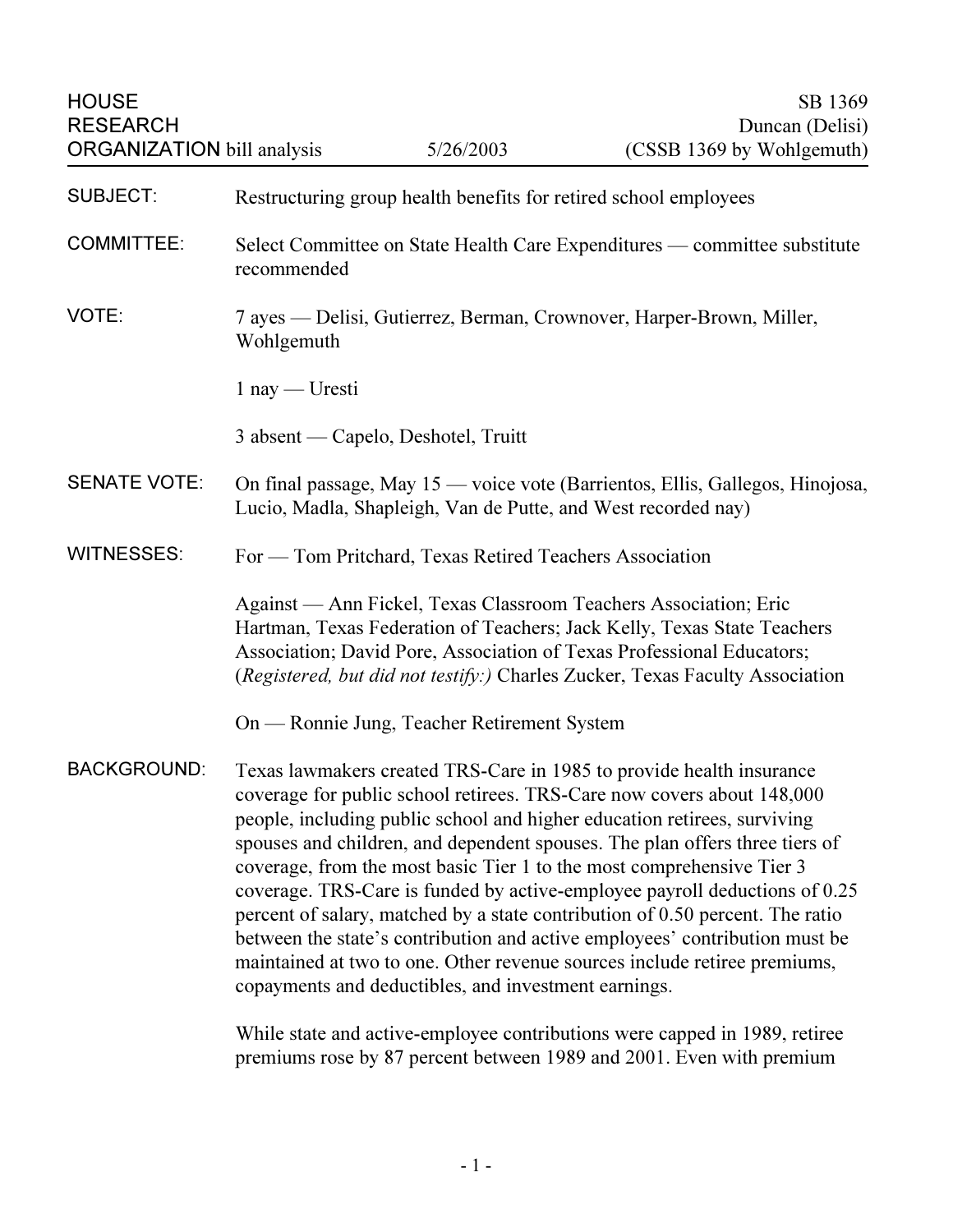## SB 1369 House Research Organization  $\frac{1}{\sqrt{1-\frac{1}{\sqrt{1-\frac{1}{\sqrt{1-\frac{1}{\sqrt{1-\frac{1}{\sqrt{1-\frac{1}{\sqrt{1-\frac{1}{\sqrt{1-\frac{1}{\sqrt{1-\frac{1}{\sqrt{1-\frac{1}{\sqrt{1-\frac{1}{\sqrt{1-\frac{1}{\sqrt{1-\frac{1}{\sqrt{1-\frac{1}{\sqrt{1-\frac{1}{\sqrt{1-\frac{1}{\sqrt{1-\frac{1}{\sqrt{1-\frac{1}{\sqrt{1-\frac{1}{\sqrt{1-\frac{1}{\sqrt{1-\frac{1}{\sqrt{1-\frac{1}{\sqrt{1-\frac{1}{\sqrt{1-\frac{1}{\sqrt{1-\frac{1$  $r^{2}$

increases, enrollment growth and rising costs of medical care and prescription drugs have created a cash-flow problem for the plan. Program costs began to exceed revenues in fiscal 1996, and in the past two legislative sessions, the program has required supplemental appropriations to cover medical claims and maintain plan solvency. TRS-Care has no contingency reserve.

Under HB 3343 by Sadler, enacted in 2001, the 77th Legislature transferred \$42 million from TRS-Care to TRS-ActiveCare to pay for initial claims costs during the startup phase of the new state-run group health insurance program for active public school employees.

In its Legislative Appropriations Request for fiscal 2004-05, TRS sought \$1.37 billion for TRS-Care, more than double the \$649 million appropriation for fiscal 2002-03. By the time the 78th Legislature convened, TRS estimated the program shortfall at \$854 million. In its building blocks submission, TRS requested \$515 million in general revenue appropriations plus \$1.1 billion in supplemental funding. Funding proposals for TRS-Care in HB 1 by Heflin, the general appropriations bill for fiscal 2004-05, range from \$630 million proposed by the House to \$671 million proposed by the Senate. To make up the solvency shortfall, the following changes have been proposed:

- reducing the payroll growth assumption (\$116 million);
- ! increasing office copayments by 67 percent, instituting a three-tiered drug copayment, and tightening the provider network (\$176 million);
- increasing retirees' TRS-Care premiums by 33 percent (\$133 million);
- raising active employees' contributions to 0.50 percent in 2004 and to 0.75 percent in 2005 (\$168 million);
- requiring school districts to make a 0.50 percent contribution (\$220) million); and
- ! transferring the initial claims buffer amount back to TRS-Care from TRS-ActiveCare (\$42 million).

A public school retiree is eligible to receive TRS-Care benefits at age 65 with 10 years of service credit in the Texas public schools, if he or she is not also eligible for coverage for employees of the state of Texas, the University of Texas, or Texas A&M University, or has taken a disability retirement under the system.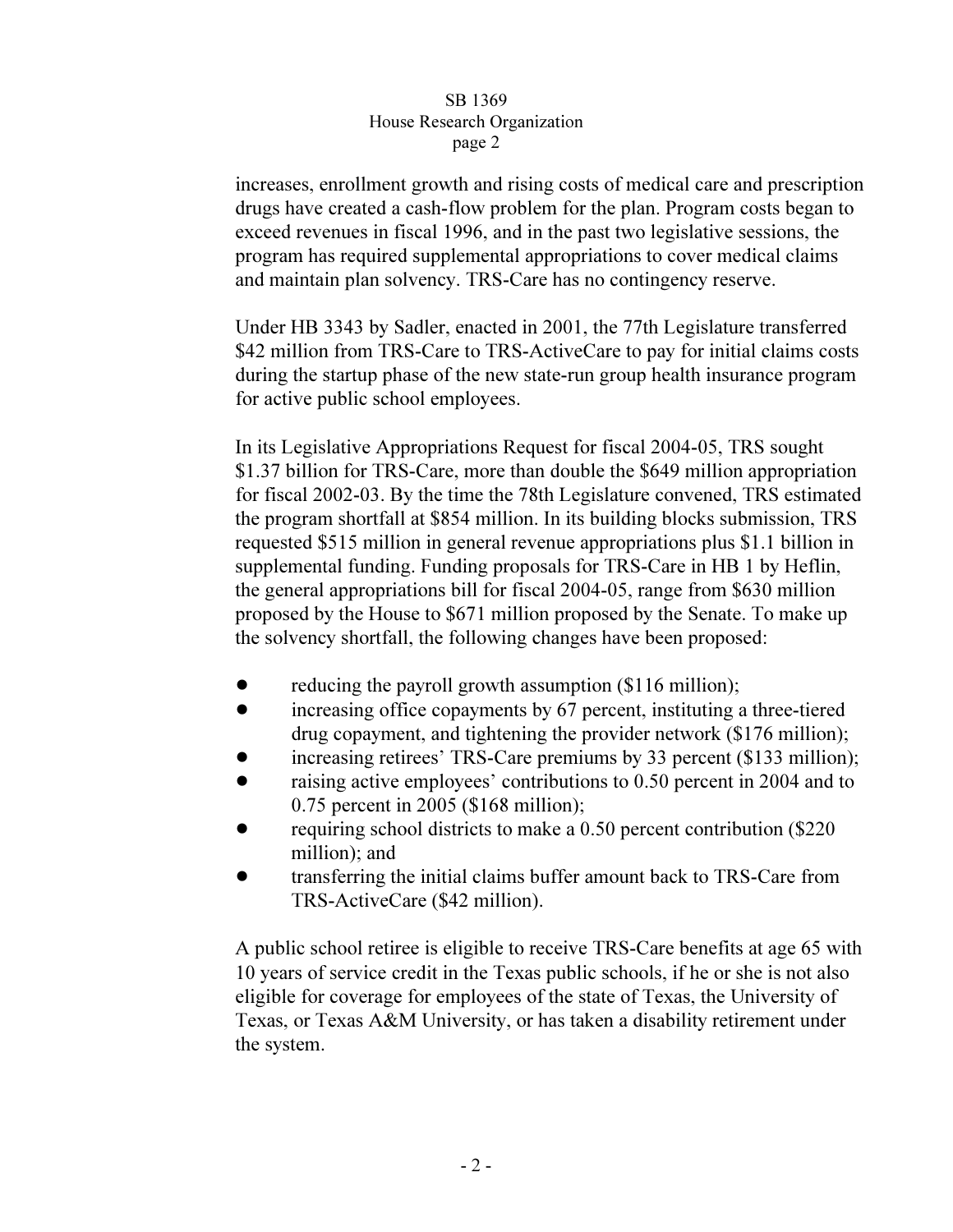## SB 1369 House Research Organization page 3  $\mathbf{r}$   $\mathbf{r}$   $\mathbf{s}$   $\mathbf{r}$   $\mathbf{s}$

DIGEST: CSSB 1369 would change the definition of public school retirees eligible for TRS-Care benefits to allow retirees to substitute five years of military service for five years of creditable service in Texas public schools. All retirees also would be able to calculate their eligibility based on the "Rule of 80," which is met if the sum of the retiree's age and the total years of service credit equals or exceeds 80.

> During an open enrollment period, any retiree over age 65 who was covered by Medicare and was enrolled in TRS-Care as of August 31, 2004, could enroll in any of the three coverage tiers and could add dependent coverage in that same coverage tier. Retirees not covered by Medicare could enroll only in the next-higher coverage tier and could add dependent coverage only in that tier. Any retiree could select a lower level of coverage at any time. The bill would specify that TRS could not deny basic (Tier 1) coverage to a retiree during an open enrollment period unless the retiree was found to have defrauded the program.

CSSB 1369 would establish a sum-certain state contribution to assist retirees with dependent coverage under the Tier 1 plan, subject to appropriation. TRS would have to collect the balance of the dependent coverage premium from the retiree.

The bill would increase the state's contribution to TRS-Care from 0.5 percent to 1 percent of the salary of each active employee, defined as a contributing member of TRS, and would increase an active employee's contribution from 0.25 percent to 0.50 percent of his or her salary. It would delete the mandate for the state to maintain a two-to-one ratio in its contribution relative to active employees' contributions. Public schools would have to make payroll contributions of between 0.25 percent and 0.75 percent of the salary of each active employee, as prescribed by the general appropriations act.

The bill would require cost-sharing for TRS-Care program costs among the state, active and retired public school employees, and school districts. The state would have to pay not more than 55 percent of the program's total costs, retirees would have to pay at least 30 percent, and the balance would have to be paid by active employees and school districts. TRS would have to establish a range of premium levels for retirees, taking into account years of service and whether or not the retiree was covered by Medicare Part A.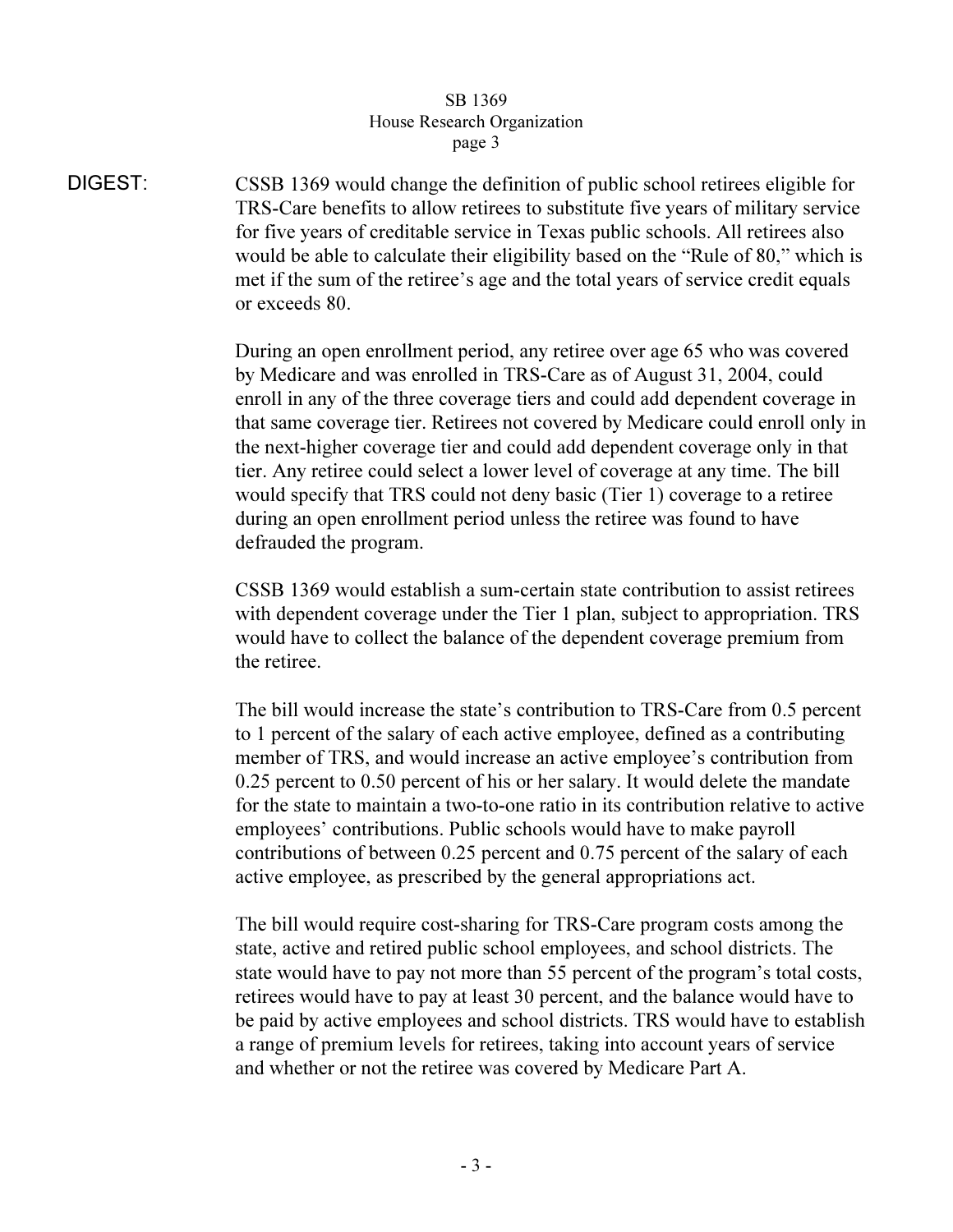## SB 1369 House Research Organization page 4  $\mathbf{r}^{\mu}$ ge  $\mathbf{r}$

Effective September 1, 2003, the comptroller could transfer \$42 million from TRS-ActiveCare to TRS-Care to compensate TRS-Care for the money transferred from that fund in 2001 to pay startup costs for the active public school employees' health insurance program.

The increased payroll contributions and the cost-sharing ratios established by the bill would take effect September 1, 2003. All other provisions would take effect September 1, 2004.

SUPPORTERS SAY: CSSB 1369 would increase substantially the amount of state assistance to retired teachers while asking all affected players in the system to share the costs of a serious funding crisis at TRS-Care. A report by the state auditor in January 2003 found that "significant changes" are necessary to keep the TRS-Care plan solvent. Since 1993, the program's expenditures consistently have exceeded revenues. Early projections for fiscal 2006-07 put the funding gap for TRS-Care at more than \$2 billion.

> The current TRS-Care system is insolvent and must be restructured to be financially viable over the long term. TRS trustees have worked with retirees over the years to institute a series of network design changes that TRS-Care participants could accept. Retirees voluntarily have paid more to keep their system intact, and they support the structural changes the bill would make.

> CSSB 1369 would require the state to double its minimum contribution, to a level equal to twice the employees' contribution. The fiscal impact of doubling the state's contribution would be neutral, since it merely would provide more money in payroll contributions in exchange for less money in solvency supplementation.

A school district contribution has become necessary now that the Legislature must come up with a solvency supplement for TRS for the third session in a row. The school district contribution would be set on a sliding range by appropriation at between 0.25 percent and 0.75 percent of active employee payroll. This would not be an unreasonable request, since most private-sector employers pay a contribution toward their employees' retirement health-care coverage. The state has committed to paying a majority share of program costs, even though teachers are not state employees.